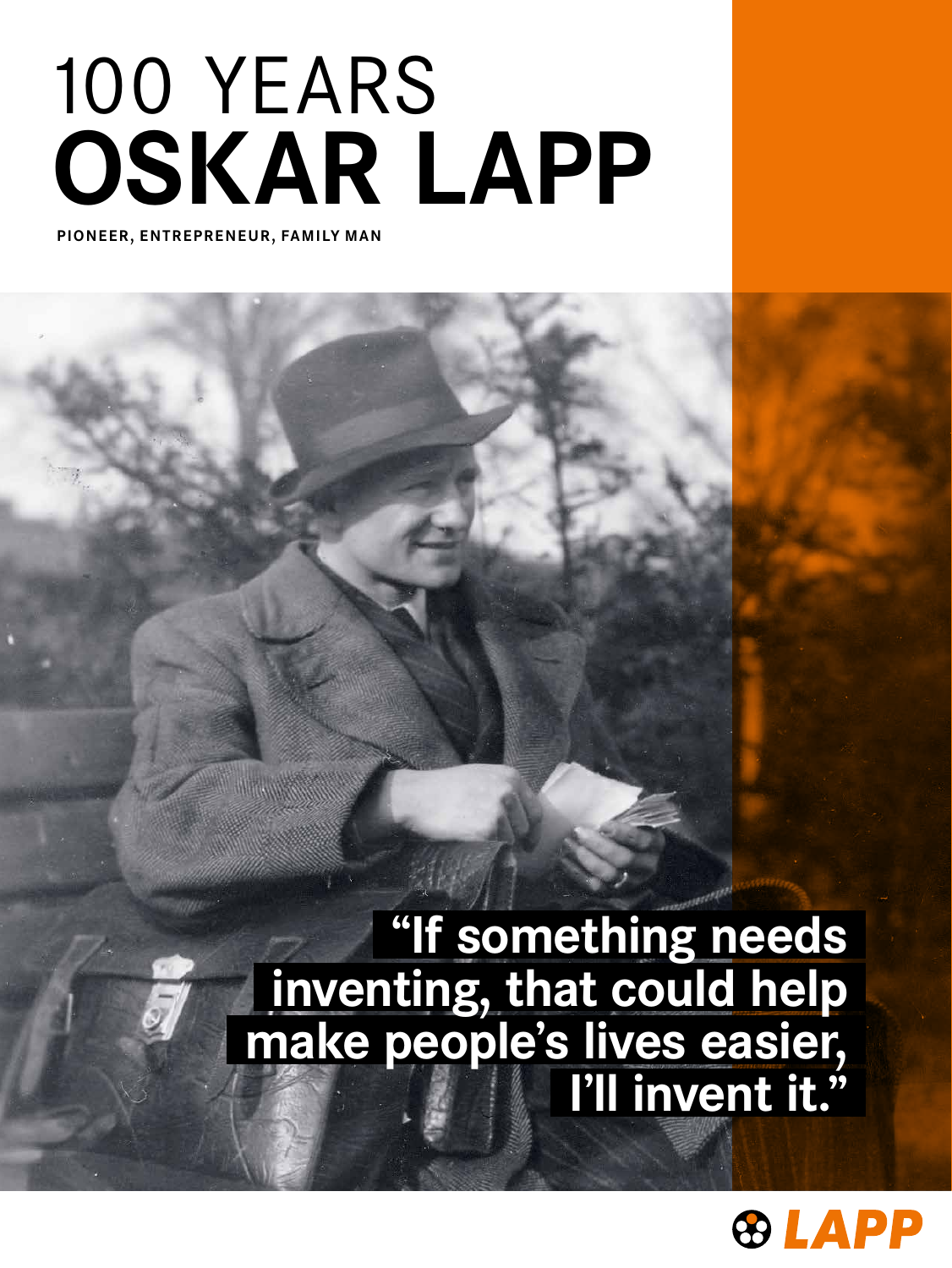### OSKAR LAPP 1921 – 1987

On 20th March 2021, we are celebrating a spe cial family anniversary – our husband, father and grandfather Oskar Lapp, the founder of our compa ny, would have been 100 years old. We use this as an opportunity to remember him – as a person, in ventor and entrepreneur. We would like to take you, dear friends, customers and partners, on a journey through our memories and his life. With this an niversary brochure, we are honouring his lifetime work and thanking you for your many years of loyal ty to us and our company.

His inventions have revolutionised entire industries. Oskar Lapp was a visionary and a passionate entre preneur. With his clarity on what is essential and a vision for what is possible, he made our company a global market leader. His customers were always at the centre of his actions: finding solutions to their problems, designing the optimal solutions and in doing so making them successful. He encountered many people on the stages of his life's journey, in spiring them with his verve and cordiality. For him, business meant relationships that often turned into friendships – both at home and abroad.

He is one of the well-known entrepreneurs who have made Germany, particularly our home region of Baden-Württemberg, a strong business location. Without him, the LAPP Group would not exist. Today, 4,575 employees around the world develop, manu facture and sell more than 40,000 products. With 20

production sites, 43 sales companies and more than 100 international representatives. Despite this size, the LAPP Group has remained a family company. Four fundamental values – being customer-oriented, inno vative, success-oriented and family-oriented – that our husband, father and grandfather established from the very beginning are still the reliable compass for our corporate culture to this day.

 $1987$ more companies are founded and 3 subsidiaries are established in USA, UK and Italy.

Our husband, father and grandfather is still a great role model to this day. For us in the family, as well as for so many of our employees and partners. He lives in our values, thoughts and hearts. When he passed away in 1987, he left us far more than just a great company. His legacy also includes a special corporate culture, underpinned by humanity and sound principles. We are continuing his life's work with deep gratitude and we know that he would be pleased and proud that the third generation of LAPP has already assumed responsibility with a visionary outlook.

To know where you need to go, you have to know where you come from. Our husband, father and grandfather, the man, inventor and entrepreneur Oskar Lapp, has left us a wonderful legacy. It will always accompany us on our journey to the future.

With best regards, your Lapp family

"He was a tinkerer, had inventive talent and an incredible number of ideas, and always made something out of them."

### HIS LIFE IN FIGURES

Publisher U.I. Lapp GmbH Schulze-Delitzsch-Str. 25 70565 Stuttgart www.lappkabel.com

Project management Joanna Amor Ann-Kathrin Hoffmann

Conception, editing Storymaker GmbH Derendinger Straße 50 72072 Tübingen



Design and layout campra GmbH Hauptmannsreute 23 70192 Stuttgart

nmer Druckerei

W. Kohlhar

GmbH + Co. KG Augsburger Straße 722 70329 Stuttgart

Oskar and Ursula Ida Lapp took the step in

1959 to found U.I. Lapp KG

in Stuttgart-Vaihingen.

The company starts up with a bank loan of

50  $,000$ GERMAN MARKS

6 YEARS later, the company employs 30 PEOPLE.

By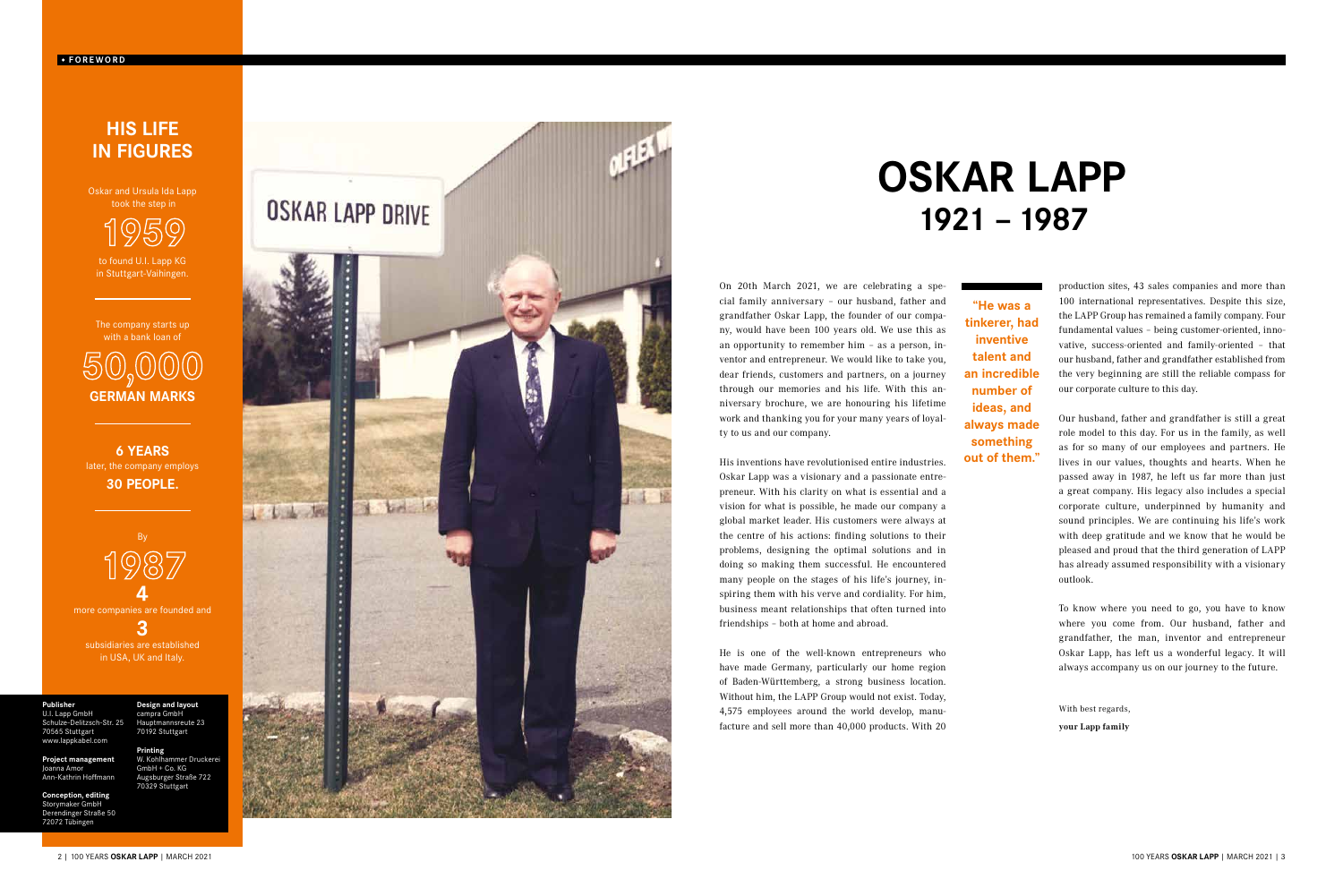The entrepreneurial family vision covers all generations: LAPP was, is and remains a family company

Think global, act local.

**.** THE FAMILY FOUNDER

Oskar Lapp wasn't just a brilliant inventor and entrepreneur. Oskar Lapp was a family man, cosmopolitan and visionary, with a great love for people – for friends, employees



which acts according to the maxim: are indispensable components of values and principles: "customeroriented", "innovative", "successoriented" and "family-oriented" the company culture to this day. It's characterised by respect, flat hierarchies, high transparency and openness in communication. The "human component" is the highest value of LAPP's corporate culture.

> His sons and grandchildren continue family and the family to the to run the company just like Oskar

Lapp would have wanted them to: "Closeness and warmth can be felt by everyone in our company. If employees stop experiencing this, then one of the key pillars of our corporate activities will be broken," says Andreas Lapp. Matthias Lapp, the first representative of the grandchildren's generation, also sticks to his grandfather's legacy: "The company belongs to the company."

FAMILY IS LAPP AND LAPP IS FAMILY

Background: shutterstock

**LAPP KABEL** 

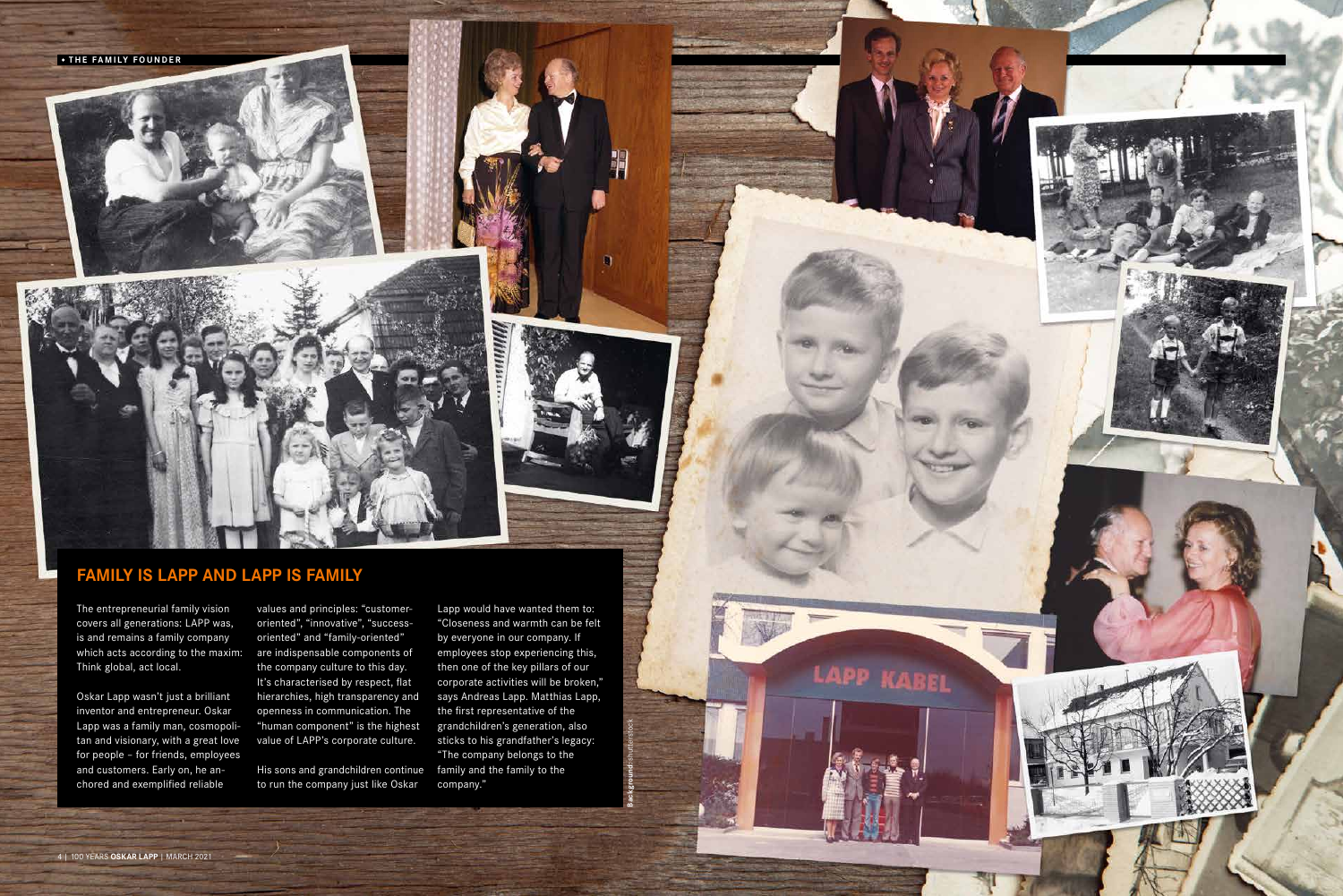"Opportunities need to be seen and perceived. We need to tackle them with all we've got. This is the only way they can be used." That was the motto of Oskar Lapp. And he tackled them, took the opportunities: throughout his life and his work.

He was born on 20th March 1921, in a world that was recovering from the turbulences of the First World War and offered unimaginable opportunities with the beginning of the roaring twenties. Oskar Lapp spent a lot of time in his father's small tool factory. He grew more and more eager to work on his own terms. Like his father, Oskar had organisational talent and technical intelligence, as well as huge energy and determination. Not to mention the urge to solve problems. He enjoyed improving and perfecting things. He completed his training as a tool lathe operator with distinction.

Oskar joined his parents' business and quickly realised that the business had to change with the times.

Visionary, determined and innovative – these are the qualities that made Oskar Lapp a successful inventor and entrepreneur. His life's work is the global LAPP Group. The man Oskar Lapp was optimistic, lively and heartfelt. This is how he shaped the special corporate culture whose core values still live on today.

# A MAN OF ACTION – A MAN WITH HEART

11<sup>th</sup> May 1951 Ursula Ida and Oskar celebrated their wedding.



Without further ado he converted the production of household appliances to tools and mechanical pencils. The requirements were to change again as the Second World War began: turned parts for the aircraft industry and valve cones for locomotives were needed. How do you produce these? Oskar Lapp gathered this knowledge in no time at all.

> 1952 department of VEB Fahrzeug-Simson in Suhl.

20<sup>th</sup> March 1921 Oskar Lapp was born in Benshausen/Thuringia as the youngest of four children of Ida and Eduard Lapp.

During this time, he deepened his passion for technology. He dreamt of studying. But initially everything proceeded quite differently. In 1944, shortly before the end of the war, Oskar Lapp, who had refused to join the Nazi party, was drafted for military service. He was taken Soviet prisoner of war, where he had to do forced labour. His mental strength helped him to endure it. He exercised his mind by playing chess – it kept his mind off the things that made him homesick. In 1949, he returned home. He endured the incarceration relatively well and never talked about his time in the Siberian camp. Only when his mother fed the pigs did he say that the pig feed was a real treat for him.

1944 – 1949

Shortly before the end of the Second World War, Oskar was drafted into military service and became a Soviet prisoner of war.

1949 he returned home safe and sound.

#### 1949 – 1952 Oskar studied mechanical engineering at the Schmalkalden School of Engineering.

6 | 100 YEARS **OSKAR LAPP** | MARCH 2021 17

#### 1955

Oskar Lapp left the GDR and became the representative for Southern Germany of a manufacturing company. Ursula Ida followed with their son Siegbert.

1940

Oskar joined his parents' company, Lapp & Roth, and switched production from household appliances to tools and mechanical pencils.



Christmas 1950 Oskar Lapp met Ursula Ida Emmelmann at an operetta evening in Benshausen, where she was performing the leading role in "Das Walzermädel von Wien".

Oskar got his first job in the research and development und Gerätewerke

30th June 1952 Oskar became a proud father – his first son Siegbert was born.

#### 1939

The Weimar Chamber of Crafts awarded a prize to his journeyman's project. The prize was a cruise by ship to Norway.

#### 1936

Oskar completed tool lathe training at the Röhm company in Zella-Mehlis with excellent results.

#### Vita Oskar Lapp

The Lapp family's sons Siegbert, Andreas and Volker grew up with the company

"My husband was talented. And he

was gifted by God."

Ursula Ida Lapp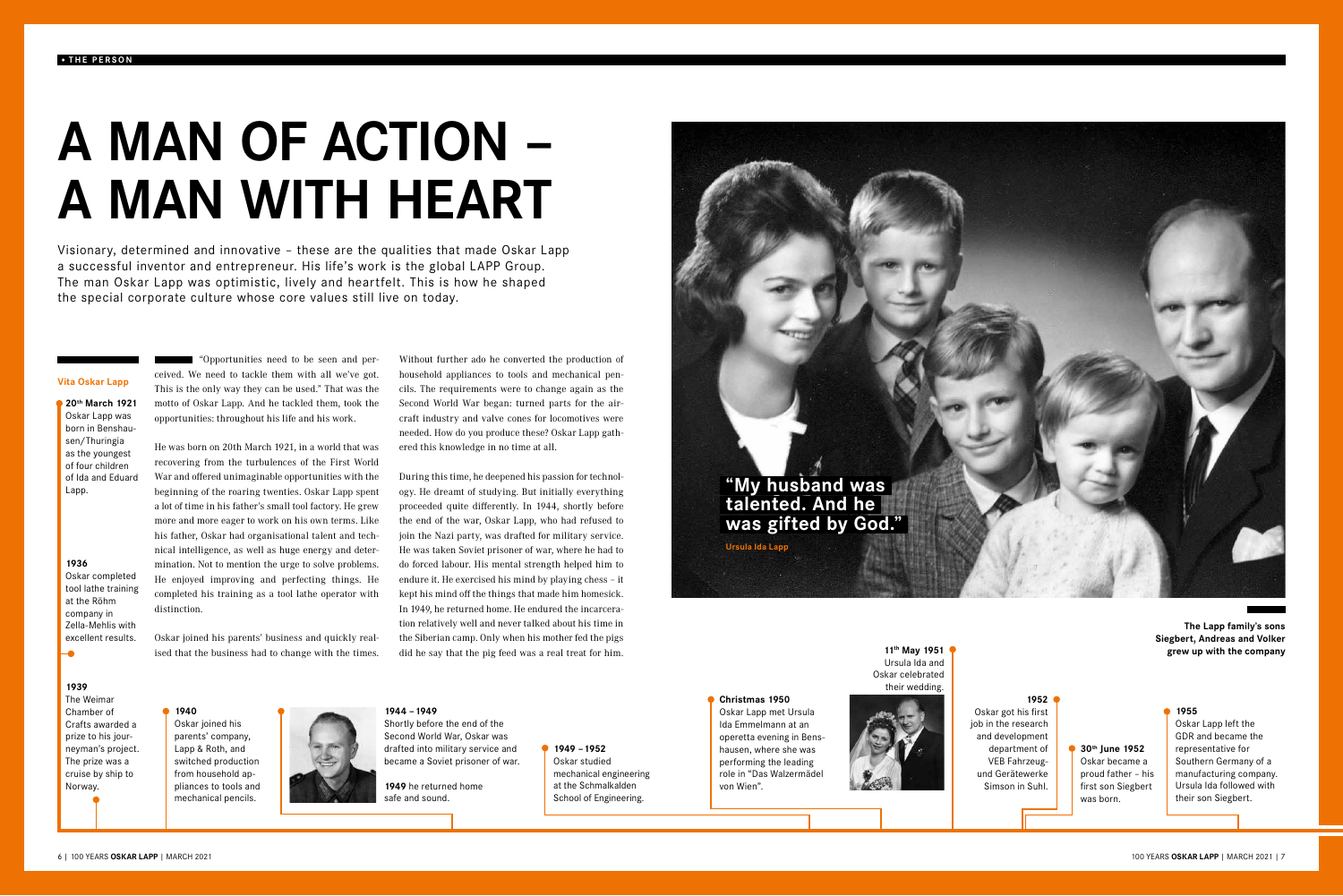Oskar Lapp lost no time with his new start and fulfilled his dream of becoming an engineer. The young German Democratic Republic urgently needed technicians, and he passed his studies at the engineering college in Schmalkalden in 1952 with distinction.

Shortly after his wedding in May 1951, Oskar Lapp started as an engineer in the research and develop-Simson in Suhl. However, the political and economic developments in the GDR caused him a great deal of concern. Oskar Lapp wanted to think and live freely and decided to leave East Germany permanently. The sert the cores and switching strands into conduits. For Oskar Lapp, growth also meant internationali-



Oskar didn't wait to make a new start in his private life either. At Christmas 1950, the Benshausen singing club performed the operetta "Walzermädel von Wien". The female lead was Ursula Ida Emmelmann. Her singing captivated Oskar Lapp. In turn, he scored points with Ursula Ida as a capable dancer.

> sation. In 1976 he founded the first international subsidiary in the USA. When selecting future partners, he always relied on friendly relationships. He and Ursula Ida kept an "open house". The first sales partners from Switzerland, Israel and Austria were frequent guests at their home. Oskar and Ursula Ida Lapp soon discovered the Asian market on a trip to India in 1981. Siegbert Lapp remembers the first phases of internationalisation with a "very familiar atmosphere."

> His family was the most important thing in Oskar's life. "He was a father who always took time for us, with dinners, weekends, picnics and trips – despite all the work," recalls Andreas Lapp. Oskar told his sons thrilling stories about pirates and adventures. And Oskar Lapp loved traditions, like the introduc-

opportunity came faster than he thought: during a family holiday in the West, he ended up in hospital, so he took the opportunity and stayed for good. He would never travel to Benshausen again and also refused to establish subsidiaries in East Germany for the rest of his life. Around half a year later, Ursula Ida also succeeded in fleeing through West Berlin with their son Siegbert at her side and pregnant with Andreas.

> He connected devices and systems with his inventions, and people with his cordiality. When Oskar Lapp suddenly died of a heart attack in 1987, he left behind a group of world-renowned companies with freedom for courage, energy and innovation. And a corporate culture characterised by cordiality and openness. He also left the message: take advantage of the opportunities, understand the customer and improve things!  $\bullet$



In the meantime, Oskar had begun to energetically build up their new existence. For a few years he represented a manufacturing company in North Rhine-Westphalia for the whole of southern Germany. His approach to customers, his strong communication skills and warm personality made him a born salesman. As a good observer, he recognised the customers' problems. His first invention was the rectangular connector for industrial use. Additionally, he saw how time-consuming and laborious it was to manually insert the cores and switching strands into conduits. Oskar Lapp once again asked himself, "How can this be optimised?" He worked fervently on a solution that would make history. In 1957, he developed ÖLFLEX®, the first industrially manufactured, flexible and oil-resistant control cable with colour coding. "Now we are trying to bring this to the people," was Oskar's slogan. He and his wife founded their own company and created the market for control cables.

> 5<sup>th</sup> March 1962 Ursula Ida and Oskar celebrated the birth of their third son Volker.

25. April 1987 Oskar Lapp died as a result of a heart attack at the age of just 66.

The company was up and running. It ran so well that they had to find reinforcements. Oskar Lapp was convinced: "Whether we achieve our goals or not will depend on whether we manage to attract the right employees." And they succeeded. In 1965, 30 employees worked at LAPP already. "His extensive human knowledge contributed significantly to managing this rapid growth," says Ursula Ida in a review.

tion of the family brunch: with its crowning glory the delicious homemade cake baked by Ursula Ida.

Oskar Lapp also worked extensively for the common good, e.g. in the German-South African Society, the Stuttgart Monument Foundation and the Stuttgart Old Opera House Patrons' Association. In 1981 he was honoured with the Cross of the Order of Merit of the Federal Republic of Germany.

Award of the Federal Cross of Merit on Ribbon by Stuttgart's Head Mayor

LAPP Kabelwerke GmbH in with Stuttgart's Head Mayor Manfred Rommel (centre)



Oskar Lapp

6th March 1956 The family was happy about another son – Andreas was born.

1957

1957

Oskar Lapp made a name for himself with the invention of the world's first rectangular connector. Oskar Lapp invented ÖLFLEX®, the first industrially manufactured connection and control cable – the basis of the company's success.

1958

The first advertising brochure was printed. In the same year, the family bought a house in Stuttgart-Vaihingen. 1959

Ursula Ida and Oskar Lapp founded U.I. Lapp KG in

Stuttgart-Vaihingen. The ground floor of the new home was to become the company headquarters.

1963

LAPP Kabelwerke GmbH was founded. Protected by a timely patent application, the company began to manufacture ÖLFLEX® in Stuttgart-Vaihingen.

1965 New construction of the company headquarters and relocation to Schultze-Delitzsch-Straße in Stuttgart-Vaihingen with 30 employees.

1976 Oskar Lapp opened the company's first foreign subsidiary in the United States of America.



1981 Oskar was honoured with the Cross of the Order of Merit.

1981 The expansion in Asia began with a trip to India.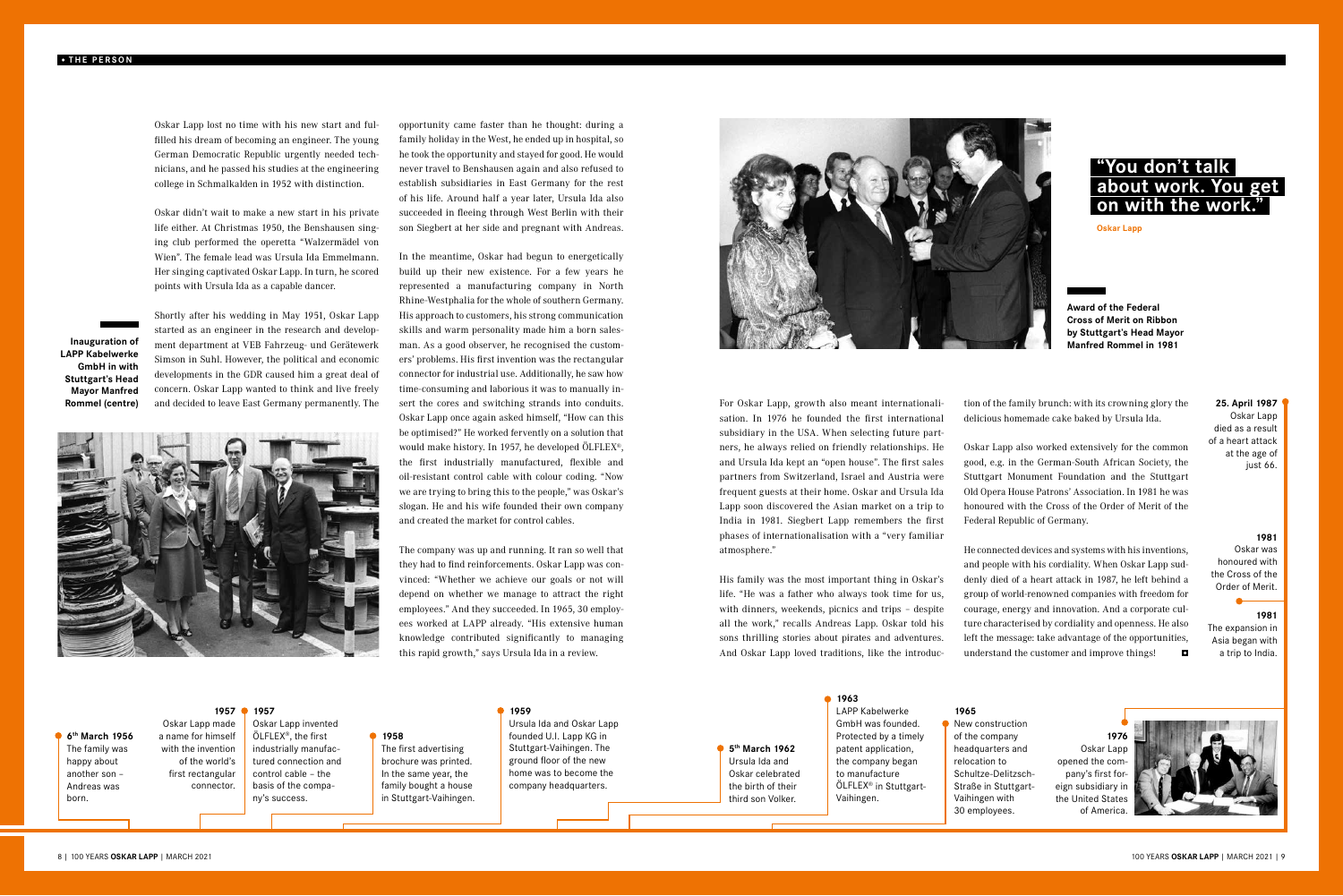"Ring through." Nowadays this means just as much as "Call if you're in the vicinity". Until 60 years ago, electricians understood something different. As the cores all had the same colour, i.e. grey or black, the installer must apply voltage to each wire in turn and listen for a bell ringing at the other end. It's not known how often defects occurred due to mix-ups. We can only surmise that many electricians despaired because they had to pull each core individually through a narrow tube or rigid pipe. That was how it was until 1957. Back then, Oskar Lapp still worked for a connector manufacturer and witnessed every day how installers had to struggle

with pulling the cores into hoses and correctly assigning the cores to connector pins and soldering lugs. How much easier would it be for installers if all the cores had already been incorporated and could be easily identified by a colour code. It would also be easier if the material was thin and flexible and could be cut from the roller to the desired length. But that wasn't the case. That's why Oskar Lapp made the effort to invent it.

The principle of the coloured cores, which was patented immediately by Oskar Lapp, was brilliantly simple. Every layperson could successfully connect a lamp with it: the yellow/green core went to the pro-



tective contact, the blue and black core into the other two connections. The company offered ready-made cable harnesses with up to 130 coloured cores at an early stage.

The name Oskar Lapp is inextricably linked with the invention of the ingenious OLFLEX<sup>®</sup> control cable with colour-coded cores. But this is just one of many examples of his inventiveness.

### "One must be flexible like our cables. Life demands it."

What's taken for granted now was a revolution at the time – as well as the decision to name its control cables under the brand name ÖLFLEX®, creating the first branded product in the industry. Oskar Lapp's plan to find a solution to his customers' challenges

with his invention, paid off. At the time of the German economic miracle, numerous industries were investing in electrification and starting to automate their systems. They literally tore the practical cables from the young entrepreneur's hands.

Oskar Lapp's inventiveness is legendary - and is still a commitment today. His first invention was the rectangular connector, followed shortly afterwards by ÖLFLEX<sup>®</sup>. Without this first industrially manufactured power and control cable, automation would be unthinkable in industry. "With the invention of the ÖLFLEX®, my father Oskar Lapp laid the foundation for our globally successful company more than 60 years ago," says Andreas Lapp. His brother Siegbert adds: "Who would have thought that our branded products would keep the whole world moving today."





With the ÖLFLEX®, Oskar Lapp made a name as an inventor with a strong intuition for the customers' needs. This focus on customer benefits was to shape LAPP's success story. In 1963 he developed a rectangular connector that was later marketed as EPIC® – building on the world's first rectangular connector that he had developed back in 1957 for his then employer. There were no limits to his inventiveness – more developments followed.

In 1978, the 57-year old registered the SKINTOP® cable glands, which was also a bestseller. Oskar Lapp patented numerous inventions. For example, the plugin multi-pole adapter for control cabinets, a device for earthing wires and pipes or a mechanism that blocks cable rolls from being unwound by chance. He lived up to his motto: "If something needs inventing, that could help make people's lives easier, I'll invent it."

## IT DOESN'T EXIST? THEN HE WILL INVENT IT!

Ursula Ida Lapp



The first advertising brochure in 1958 focuses on customer benefits

With its own cable plant, the logistics concept is also in place

### THE MACHINE OF IDEAS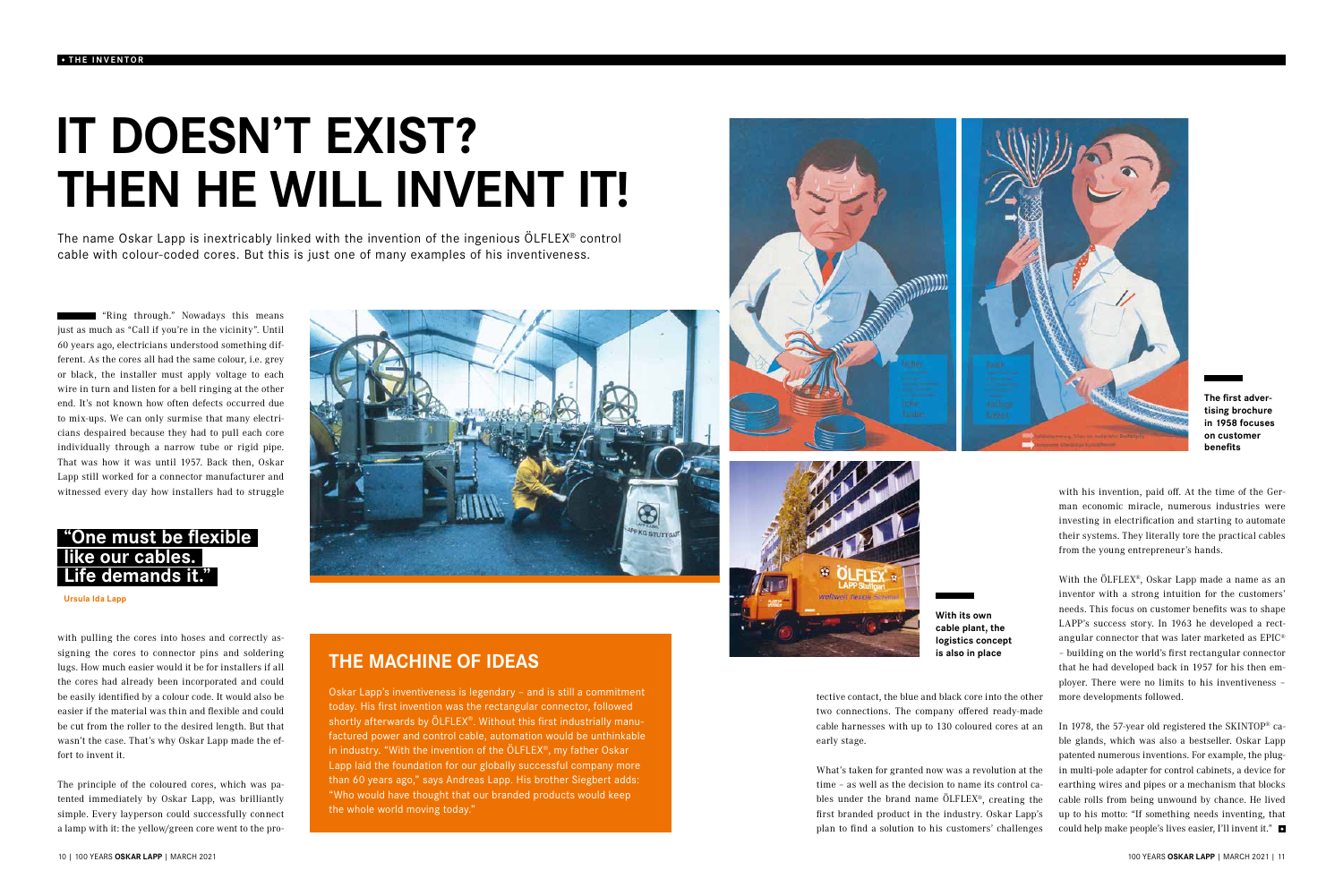A Kleenex for the nose, Scotch tape for paper: only a few brands manage to become synonymous with an entire product category. This is also true in the world of cables: anyone who wants an ÖLFLEX® always gets a robust control cable. The name is ingenious as it combines the two most important properties of all cables in the ÖLFLEX® brand: they're resistant to chemicals and oil, and are flexible and thus versatile. Anyone who says ÖLFLEX® automatically refers to the LAPP product – many brand manufacturers, whose product has become synonymous but is no longer identified with the manufacturer, can only dream of this.

preconditions: they wanted to present themselves as a family company and the name should also sound good. And since Oskar Lapp was still working for another company, the company had to be owned by Ursula Ida Lapp, and her husband was officially an employed engineer in the company. For Ursula Ida Lapp, this was just a formality, as the couple viewed the company as their shared project. With a bank loan of 50,000 marks as start-up capital, in November 1959 she registered the company U.I. Lapp KG with the Stuttgart District Court. There she didn't let herself be shaken even by critical enquiries. "I don't properly speak the Swabian language, but I can certainly work like the Swabians."  $\mathbf{a}$ 

Did Oskar and Ursula Ida Lapp predict this success when they were working on the brand name for the first industrially manufactured control cable in their house on Vaihinger Rosentalstraße in 1959? It was clear to both of them that the introduction of brands in industry was a revolution. Because that had never existed before.

But a branded product doesn't just need a catchy name, it also has to meet customer needs and should be recognisable. But how? The technology set limits at that time and Oskar Lapp wasn't able to print a different colour on the cable sheath. He therefore decided to equip the inside of the ÖLFLEX® cables with an orange marking thread on the protective conductor. When the installer cut the cable, he saw the yarn even under poor lighting conditions and knew that it was a real ÖLFLEX® from LAPP. As plastics would

An industrial product as a branded item? That was unusual – until Oskar Lapp came along. In 1959 the visionary businessman and his wife Ursula Ida founded their own company and created with ÖLFLEX® a brand that is known worldwide today.

> soon be available in all colours, the ÖLFLEX® cables would now also shine in orange from the outside on cable drums in factories and on building sites.

Oskar Lapp pioneered the idea of offering an industrial product as a branded article. It was a model for success and a blueprint for other brands. Eight such brands exist today: ÖLFLEX® was followed by the EPIC® industrial connector, first made of metal, later of plastic. This is how Oskar Lapp paved the way for assemblies and system solutions, for example ÖLFLEX® CONNECT. In 1977, the SKINTOP® cable gland followed as the next brand. It wasn't just the ÖLFLEX® brand that was born at the kitchen table in Rosentalstraße in 1959. That's also where Oskar and Ursula Ida Lapp decided that their joint company should be called U.I. Lapp KG. The name met three

# REVOLUTION IN ORANGE

UNITRONIC® Data communication systems



ETHERLINE® Data communication systems for Ethernet technology Optical systems





SKINTOP® Cable glands



SILVYN® Protective cable Marking conduit systems systems and cable carrier systems



EPIC® Industrial connectors



FLEXIMARK®

ÖLFLEX® Power and control cables



The company's headquarters from 1965 in Schultze-Delitzsch-Straße, Stuttgart-Vaihingen





Countless innovations create an immense variety of products in the sector of cables and connections

#### The eight LAPP brands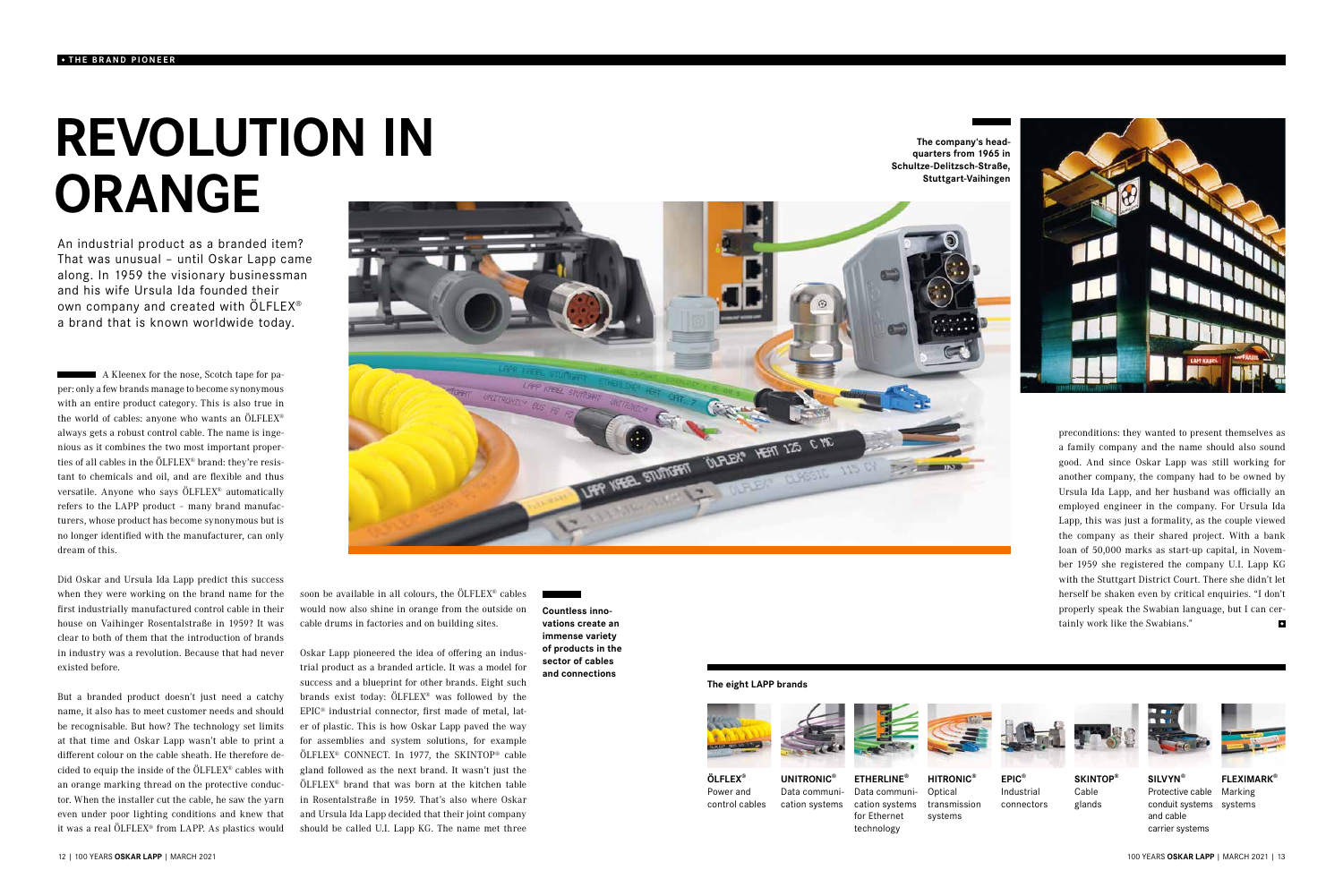What does the customer want? Every entrepreneur asks this question, some sooner and some later, some even too late. What made Oskar Lapp particularly special in addition to his technical understanding is his sense for what really helps his customers. The best example is ÖLFLEX®: at the end of the 1950s, nobody asked for a control cable with colour-coded cores in the PVC sheath that could be cut to the desired length. But Oskar Lapp realised the need for a product that didn't exist yet. This entailed a certain risk, but the young entrepreneur was spot

also saw the disadvantages: to be able to provide a comprehensive service to customers, they needed to set up their own production and logistics site. In 1963 they opened their first factory. In doing so, the two laid the foundation for the strategy that still applies at LAPP today: 360° customer focus and everything from a single source with manufacturer expertise.

The product range was growing rapidly. No year went by without small and large innovations and variants of existing products. It wasn't just about the quantity, but always about what was in it for the customer. They got everything from LAPP from a single source, saving them time and space in the warehouse and reducing the complexity of ordering and managing. And for the customers, it is guaranteed that all components would fit together and meet the highest quality criteria.

Oskar Lapp would be delighted. "Our father led our company to success with hard work, ambition and a clear vision of what's essential. He demonstrated perseverance, pioneering spirit and innovative strength – and this is still the LAPP DNA," says Siegbert Lapp, Chairman of the Supervisory Board at Lapp Holding AG.  $\blacksquare$ 

And that they can get them anywhere. The young company expanded abroad long before other entrepreneurs. Oskar Lapp found his first distribution partners in Switzerland and Israel in 1960. He founded the company's first international subsidiary in the USA in 1976 when most German entrepreneurs didn't dare to take the leap across the Atlantic. In 1981, Oskar and Ursula Ida Lapp discovered their love for India on a combined business and vacation trip. On the subcontinent, LAPP is nowadays a well-known brand, with the orange logo on the rear of rickshaws in New Delhi. The company has also been selling its products through a distribution partner in Singapore, Malaysia, Thailand



and Indonesia since 1980. Wherever Oskar Lapp went, he built partnerships and found friends for life.

To keep pace with the expansion and be able to offer the same services on all continents, the company opened more sales sites and production facilities. Today, the network comprises more than 100 foreign representatives, 43 of its own sales companies and 20 production sites with state-of-the-art warehouses. It ensures that customers in Africa or Australia can order all LAPP products and get them delivered to a building site in no time – in some cases, even within 24 hours or just-in-time.

on. This remained the case until he died far too soon: the customer was his focus.

The Lapps went to considerable efforts to achieve this. Ursula Ida Lapp tells how, at the beginning, she cut the cables that had just been delivered by the manufacturer to the ordered lengths at the railway station in an unheated waiting room. Packed in bags, the cables were sent off to the customers immediately on the next train. As a thank you, she brought coffee and cake to the station employees. The two young entrepreneurs

Full-blooded entrepreneur Oskar Lapp would be delighted: his company is developing in great strides from a manufacturer to a solution provider. At LAPP, customers get everything related to connection solutions – from cable ties to a global logistics concept.



# EVERYTHING FROM A SINGLE SOURCE

One of LAPP's first price lists

With subsidiaries around the globe and a "cable shop on wheels" that travels directly to the customer, the LAPP Group becomes the global market leader





14 | 100 YEARS OSKAR LAPP | MARCH 2021